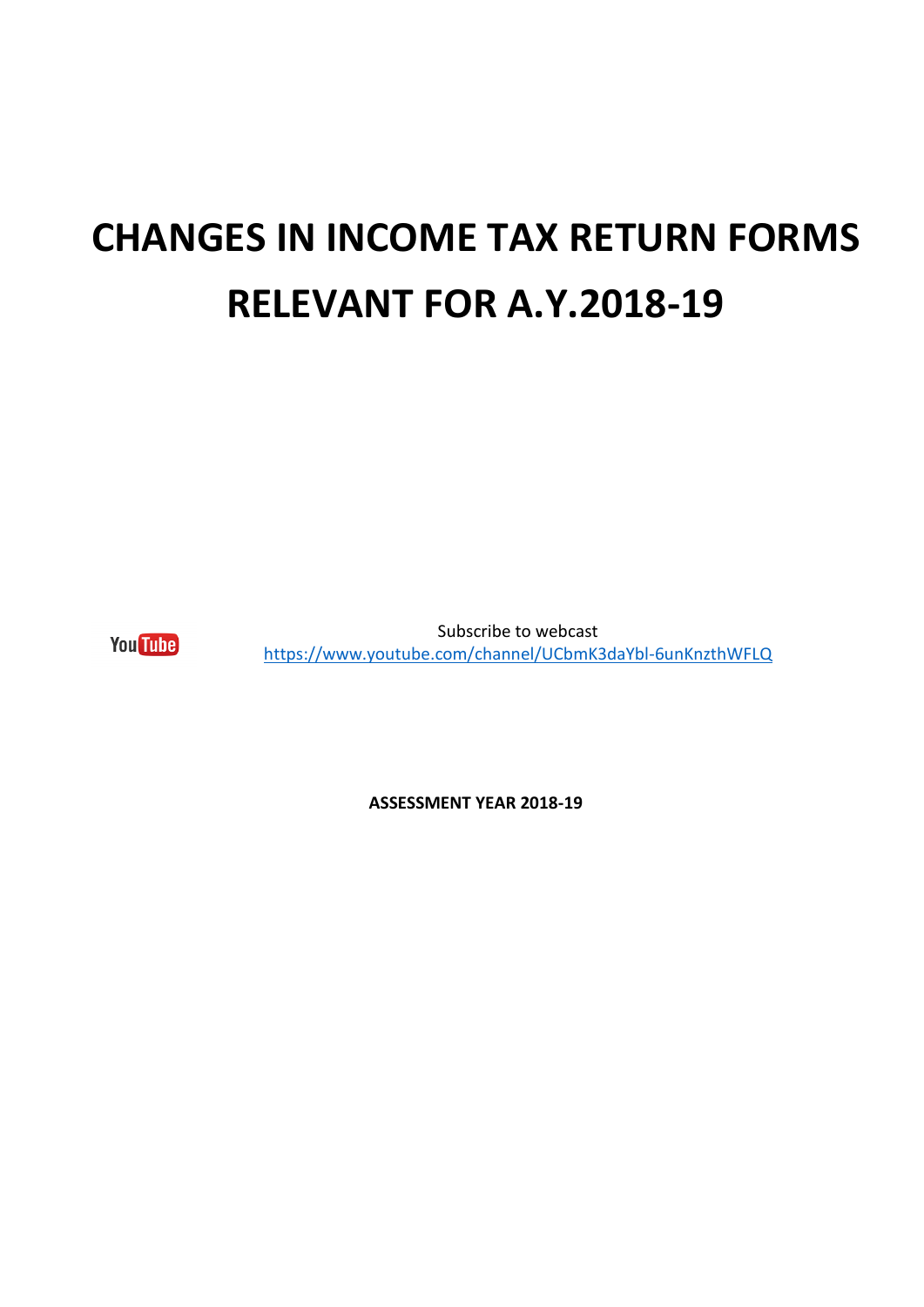## *Matters which you must understand before filing of ITR forms for AY 2018-19*

**A. ITR-1:-** For individuals being a resident other than not ordinarily resident having Income from Salaries, one house property, other sources (Interest etc.) and having total income upto Rs. 50 lakh:

| <b>S. No.</b> | <b>Particulars</b><br><b>of</b> |          | <b>Detail of Changes</b>                                            |
|---------------|---------------------------------|----------|---------------------------------------------------------------------|
|               | <b>Changes</b>                  |          |                                                                     |
| 1.            | of<br>More<br>Detail            |          | In last assessment years an assessee was only required to mention   |
|               | and House<br>Salary             |          | the taxable figure of salary income and income from house           |
|               | Property Income                 |          | property in these ITR forms. From AY 2018-19 new ITR forms          |
|               |                                 |          | require the individual assessee to provide detailed calculation     |
|               |                                 |          | (salary structure) in case of salary & house property income.       |
|               |                                 |          | (This change in also applicable for ITR-4)                          |
| 2.            | Removal<br>of                   |          | Individual taxpayers who are filing income-tax return in Form ITR 2 |
|               | 'Gender'<br>from                |          | or ITR 3 or ITR 4 aren't required to mention the gender, i.e., male |
|               | personal                        |          | or female or transgender, as the column of gender has been          |
|               | information                     | removed. |                                                                     |
|               |                                 |          | (This change in also applicable for ITr-2, ITR-3 and ITR-4)         |

**B. ITR-2:-** For Individuals and HUFs not having income from profits and gains of business or profession:

| <b>S. No.</b> | <b>Particulars</b>  | of | <b>Detail of Changes</b>                                               |
|---------------|---------------------|----|------------------------------------------------------------------------|
|               | <b>Changes</b>      |    |                                                                        |
| 1.            | Capital<br>Gains    | in | The Finance Act, 2017 introduced a new Section 50CA with effect        |
|               | case of transfer of |    | from Assessment Year 2018-19. This new provision provides that if      |
|               | unquoted shares     |    | unlisted shares are transferred at a price which is less than its FMV, |
|               |                     |    | the sales consideration shall be deemed to be the price as             |
|               |                     |    | calculated by a Merchant Banker or a CA on the valuation date.         |
|               |                     |    | It would now be mandatory for the investors to obtain the              |
|               |                     |    | valuation report in case of sale of unquoted shares. To ensure that    |
|               |                     |    | investors correctly report the capital gains from unlisted shares,     |
|               |                     |    | the new ITR Forms require the FIIs and other assessees to provide      |
|               |                     |    | the following information in respect of unlisted shares:               |
|               |                     |    | (1) Actual Sale Consideration                                          |
|               |                     |    | (2) FMV (calculated as per prescribed manner)                          |
|               |                     |    | (3) Deemed full value of consideration (Higher of 1 and 2)             |
|               |                     |    | (This change also applicable for ITR -3, ITR-5, ITR-6, ITR-7)          |
|               |                     |    |                                                                        |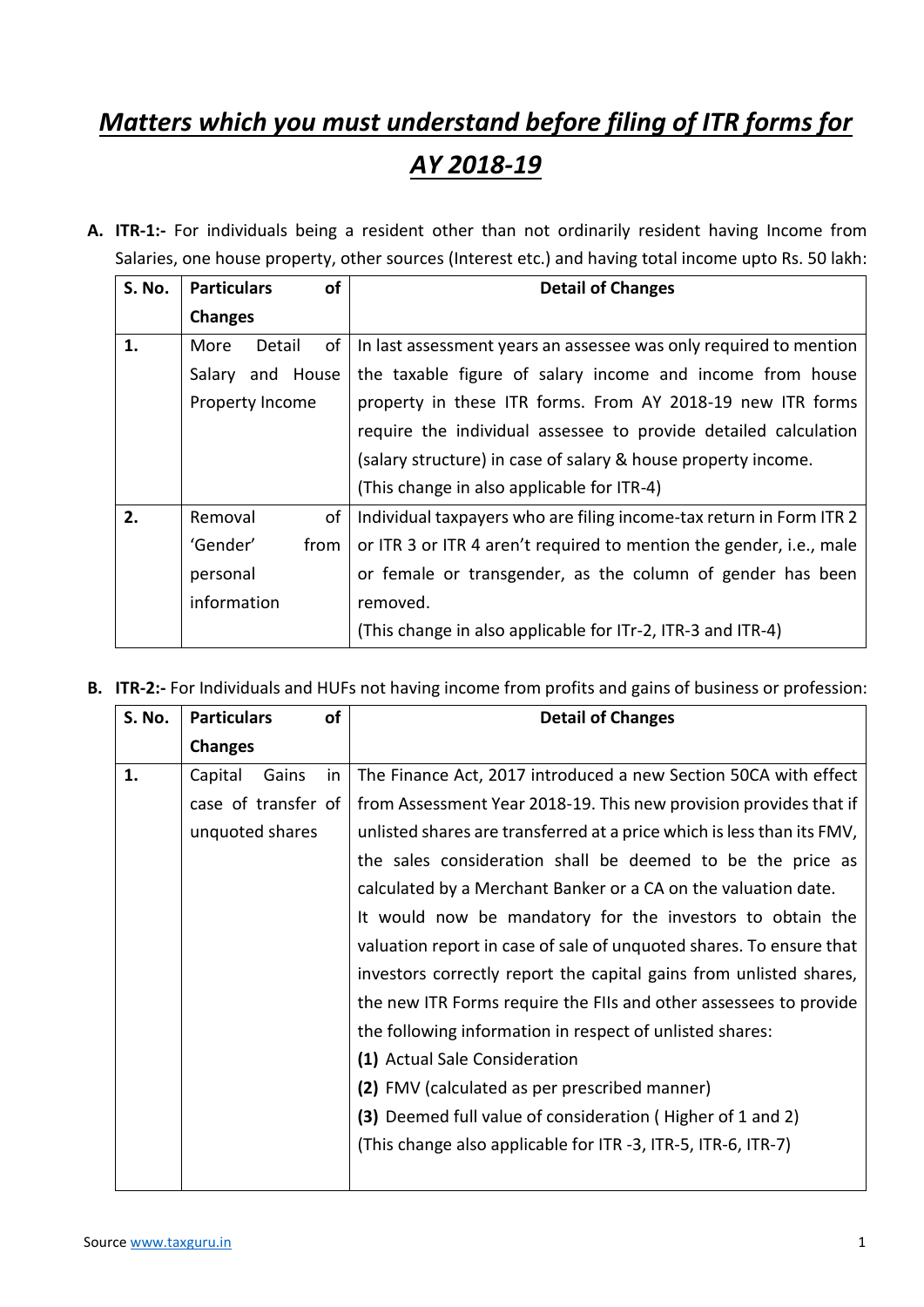| 2. | Reporting of sum      | The Finance Act, 2017 had extended the scope of this provision by    |
|----|-----------------------|----------------------------------------------------------------------|
|    | taxable as Gift       | introducing a new clause, i.e., Section $56(2)(x)$ which covers all  |
|    |                       | taxpayers within its ambit. Consequently, new columns have been      |
|    |                       | inserted in all ITR forms except ITR 1 and ITR 4 under 'Schedule OS' |
|    |                       | to report any income as specified in Section $56(2)(x)$ .            |
|    |                       | (This change also applicable for ITR -3, ITR-5, ITR-6, ITR-7)        |
| 3. | Information           | The new ITR Forms introduce specific columns to report each          |
|    | relating to capital   | capital gain exemption separately. Details of each capital gains     |
|    | gains exemption to    | exemption under Sections 54, 54B, 54EC, 54EE, 54F, 54GB and          |
|    | furnished<br>be<br>in | 115F shall be reported in its applicable column now. Further, a      |
|    | detail                | taxpayer availing these capital gains exemptions is required to      |
|    |                       | mention the date of transfer of original capital asset which was     |
|    |                       | missing in earlier ITR Forms.                                        |
|    |                       | (This change is also applicable for ITR-3, ITR-5, ITR-6)             |
| 4. | Disallowance<br>of    | The provisions of Section 40(a)(ia) disallow 30% of certain          |
|    | expenses in case of   | expenditures if tax is not deducted in respect of those              |
|    | TDS default           | expenditures in accordance with Chapter XVII-B or if tax is          |
|    |                       | deducted but not deposited on or before the due date for filing of   |
|    |                       | return of income.                                                    |
|    |                       | The Finance Act, 2017 introduced the similar disallowance            |
|    |                       | provision in case of income from other sources if tax is not         |
|    |                       | deducted or not deposited in accordance with Chapter XVII-B. A       |
|    |                       | new column has been inserted in the ITR Forms to report such         |
|    |                       | disallowances.                                                       |
|    |                       | (This change is also applicable for ITR-3, ITR-5 and ITR-6)          |
| 5. | Taxability<br>on      | As per section 41(1), if a business entity recovers any amount in    |
|    | remission of trading  | respect of an allowance or deduction by way of remission or          |
|    | liability in case of  | cessation thereof, the amount so received shall be deemed to be      |
|    | 'Income from other    | the business income and chargeable to tax. There is a similar        |
|    | source'.              | provision in respect of an expense which had been claimed as         |
|    |                       | deduction against an income chargeable to tax under the head         |
|    |                       | 'Income from other sources'.                                         |
|    |                       | The new ITR forms require separate reporting of such remission or    |
|    |                       | cessation, which is taxable as per Section 59, in Schedule OS.       |
|    |                       | (This change is also applicable for ITR-3, ITR-5, ITR-6 and ITR-7)   |
| 6. | Details of foreign    | The new ITR forms allow non-residents to furnish details of any one  |
|    | account<br>bank<br>οf | foreign Bank Account for the purpose of payment of income-tax        |
|    | non-residents.        | refund.                                                              |
|    |                       | (This change is also applicable for ITR-3, ITR-5, ITR-6 and ITR-7)   |

Other changes in ITR-2 are already consider in Point A.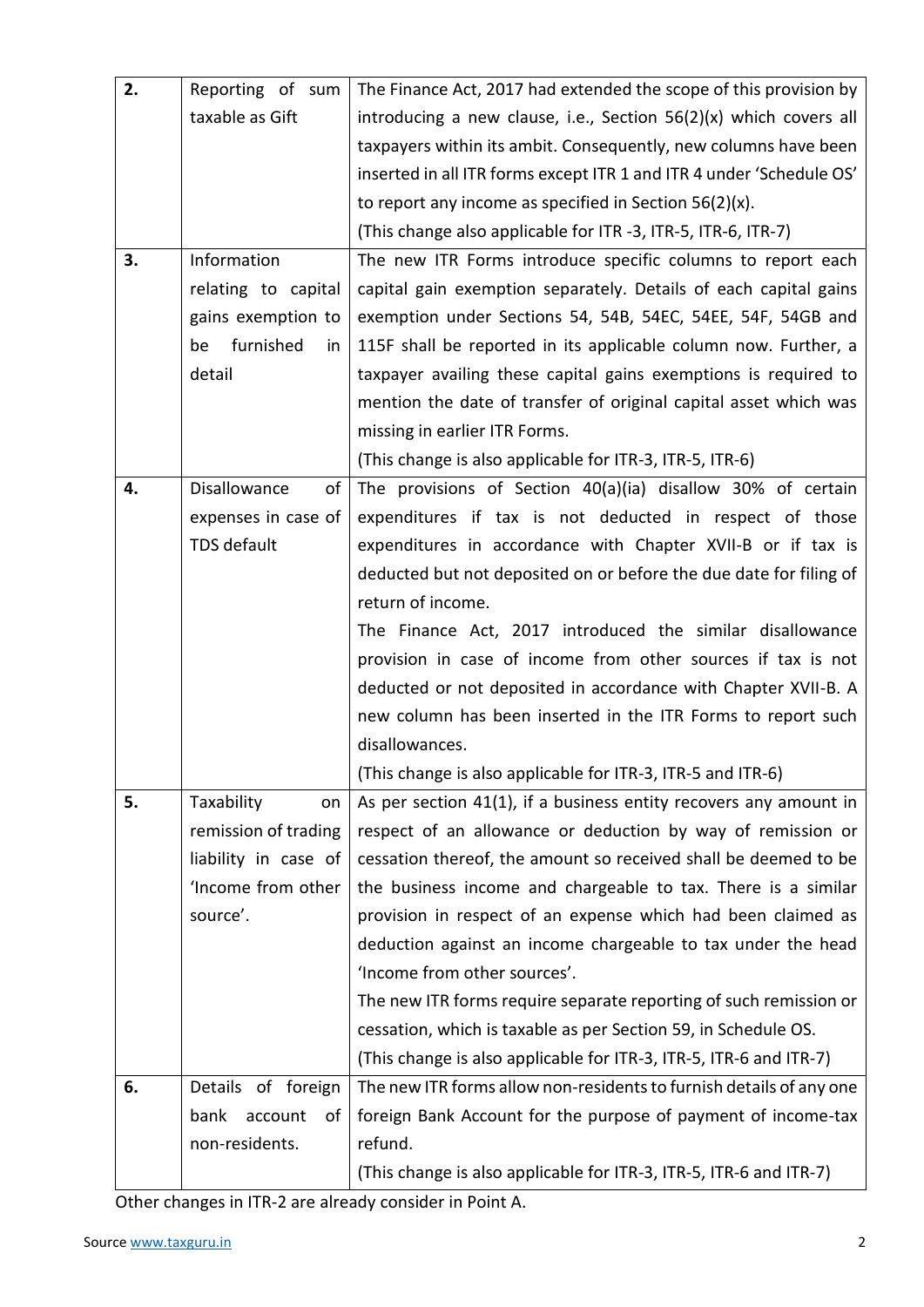| C. ITR-3:- For individuals and HUFs having income from profits and gains of business or profession |  |  |
|----------------------------------------------------------------------------------------------------|--|--|
|                                                                                                    |  |  |

| S. No. | <b>Particulars of Changes</b>    | <b>Detail of Changes</b>                                          |
|--------|----------------------------------|-------------------------------------------------------------------|
| 1.     | Revised<br>Depreciation          | The CBDT vide Income-Tax (Twenty Ninth Amendment) Rules,          |
|        | Schedule                         | 2016, dated 07-11-2016 had restricted the highest rate of         |
|        |                                  | depreciation for any block of asset to 40%. In other words, all   |
|        |                                  | block of assets which were eligible for depreciation at the rate  |
|        |                                  | of 50%, 60%, 80% or 100% would be eligible for depreciation at    |
|        |                                  | the rate of 40%.                                                  |
|        |                                  | The new ITR Forms have replaced the depreciation column of        |
|        |                                  | 50/60/80/100 percent with 40% in case of plant & machinery        |
|        |                                  | and Building. New columns have also been inserted to enable       |
|        |                                  | the entities to claim proportionate depreciation in the event of  |
|        |                                  | business reorganisation, i.e., demerger, amalgamation, etc.       |
|        |                                  | Further, a field is added to disclose the disallowance to be made |
|        |                                  | in respect of depreciation under section 38(2) if an asset is not |
|        |                                  | exclusively used for business purpose.                            |
|        |                                  | (This change is also applicable for ITR-5 and ITR-6)              |
| 2.     | profit or<br>Impact on           | In last preceding years ICDS, there is only impact of ICDS was    |
|        | <b>ICDS</b><br>due<br>loss<br>to | need to disclosed.                                                |
|        | deviation                        | The new ITR Forms require separate reporting of both profit and   |
|        |                                  | loss (and not on net basis) in Schedule OI, Schedule BP           |
|        |                                  | (Computation of income from business or profession) and           |
|        |                                  | Schedule ICDS.                                                    |
|        |                                  | (This change is also applicable for ITR-5 and ITR-6)              |
| 3.     | Detail of GST                    | After enactment of GST Act, the new ITR forms have introduced     |
|        |                                  | new columns to report CGST, SGST, IGST and UTGST paid by, or      |
|        |                                  | refunded to, assessee during the Financial Year.                  |
|        |                                  | (This change is also applicable for ITR-5 and ITR-6)              |

Other changes in ITR-3 are already consider in Point A and Point B.

## **D. ITR-4:-** For Presumptive Income from Business & Profession

| <b>S. No.</b> | <b>Particulars of Changes</b> | <b>Detail of Changes</b>                                                               |
|---------------|-------------------------------|----------------------------------------------------------------------------------------|
| 1.            |                               | Additional details to   Earlier Taxpayers opting for presumptive taxation scheme under |
|               | furnished<br>be<br>by         | section 44AD, 44ADA or 44AE were not required to maintain                              |
|               |                               | taxpayers opting for   books of account and the old ITR 4 sought only 4 financial      |
|               | presumptive scheme            | particulars of the business,                                                           |
|               |                               | a) total creditors, (b) total debtors, (c) total stock-in-trade and                    |
|               |                               | (d) cash balance.                                                                      |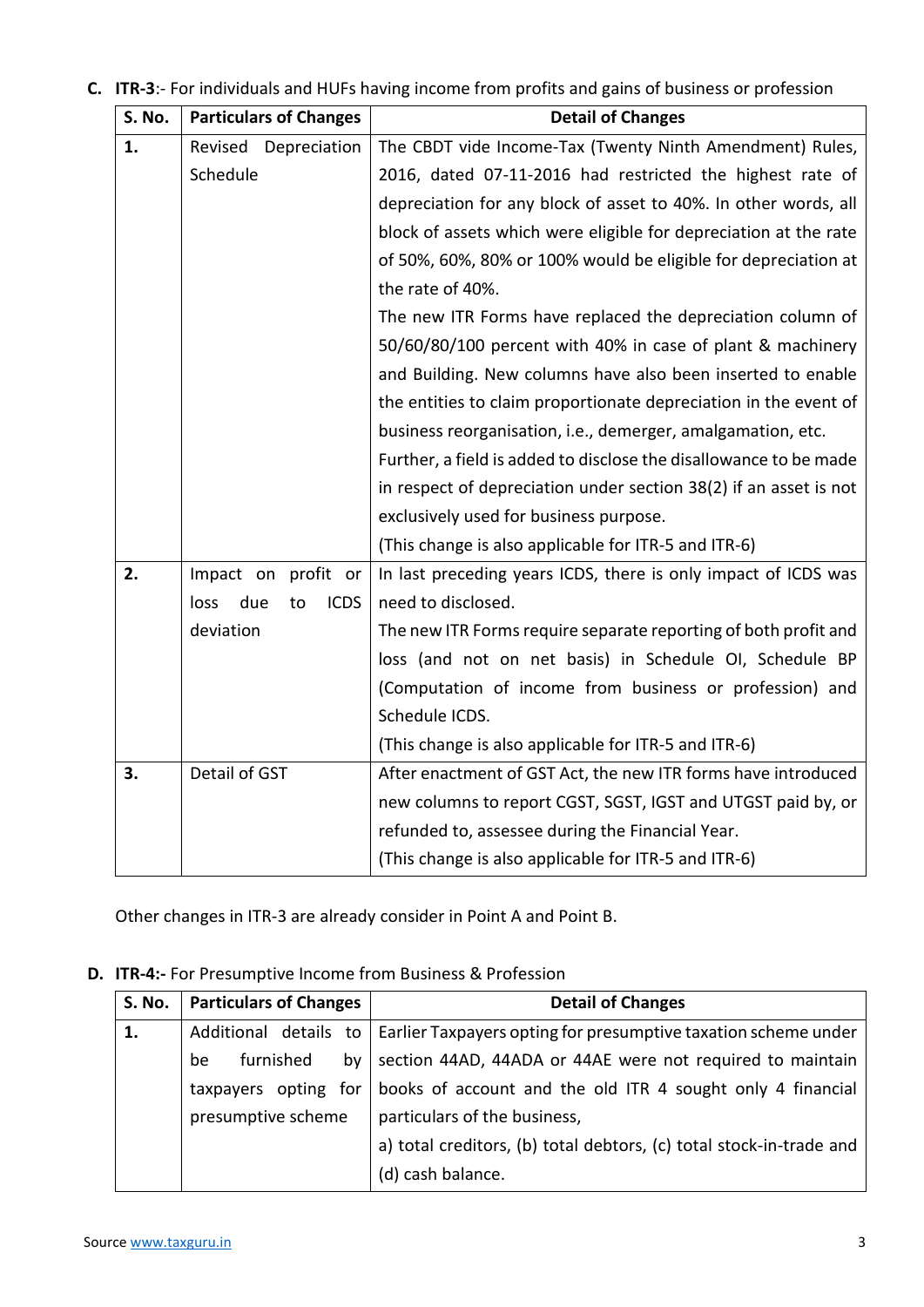|  | The new ITR 4 form seeks more financial details of business such |
|--|------------------------------------------------------------------|
|  | as amount of secured/unsecured loans, advances, fixed assets,    |
|  | capital account etc.                                             |
|  | Further, new ITR 4 seeks GSTR no. of the assessee and turnover   |
|  | as per GST return filed by him.                                  |

Other changes in ITR-4 are already consider in Point A, Point B and Point C.

- **E. ITR-5**:- For persons other than,- (i) individual, (ii) HUF, (iii) company and (iv) person filing Form ITR-7 Changes in ITR-5 already consider in Point A, B, C and D.
- **F. ITR-6:-** For Companies other than companies claiming exemption under section 11:

| <b>S. No.</b> | <b>Particulars of Changes</b>    | <b>Detail of Changes</b>                                        |
|---------------|----------------------------------|-----------------------------------------------------------------|
| 1.            | of<br><b>Details</b><br>business | A new Schedule has been inserted in ITR 6 which requires every  |
|               | transactions<br>with             | company, who is not required to get its accounts audited under  |
|               | registered<br>and                | Section 44AB, to provide following details in respect of all    |
|               | unregistered suppliers           | transactions entered into during the year with a registered or  |
|               | under GST                        | unregistered supplier under GST:                                |
|               |                                  | (A) Transactions in exempt goods or services                    |
|               |                                  | (B) Transactions with composite suppliers                       |
|               |                                  | (C) Transaction with registered entities and total sum paid to  |
|               |                                  | them                                                            |
|               |                                  | (D) Transaction with unregistered entities                      |
| 2.            | of<br><b>CSR</b><br>Reporting    | Corporate Social Responsibility (CSR) expenditures are to be    |
|               | appropriations                   | incurred mandatorily under the Companies Act, 2013 and these    |
|               |                                  | expenditures are not deductible under section 37(1) of the      |
|               |                                  | Income-tax Act, 1961. All the companies which are covered       |
|               |                                  | under Section 135 of Companies Act 2013 are required to         |
|               |                                  | disclose CSR expenditure during the year in its Board's report. |
|               |                                  | A new column has been inserted in ITR Form 6 to provide details |
|               |                                  | of apportionments made by the companies from the net profit     |
|               |                                  | for the CSR activities.                                         |
| 3.            | Break-up of payments             | A new schedule has been inserted in the ITR 6 wherein breakup   |
|               | / receipts in foreign            | of payment & receipts in foreign currency are required to be    |
|               | currency                         | reported by an assessee who is not liable to get its accounts   |
|               |                                  | audited under section 44AB. Assessees are required to provide   |
|               |                                  | the details of payment made and sum received in foreign         |
|               |                                  | currency towards capital and revenue account.                   |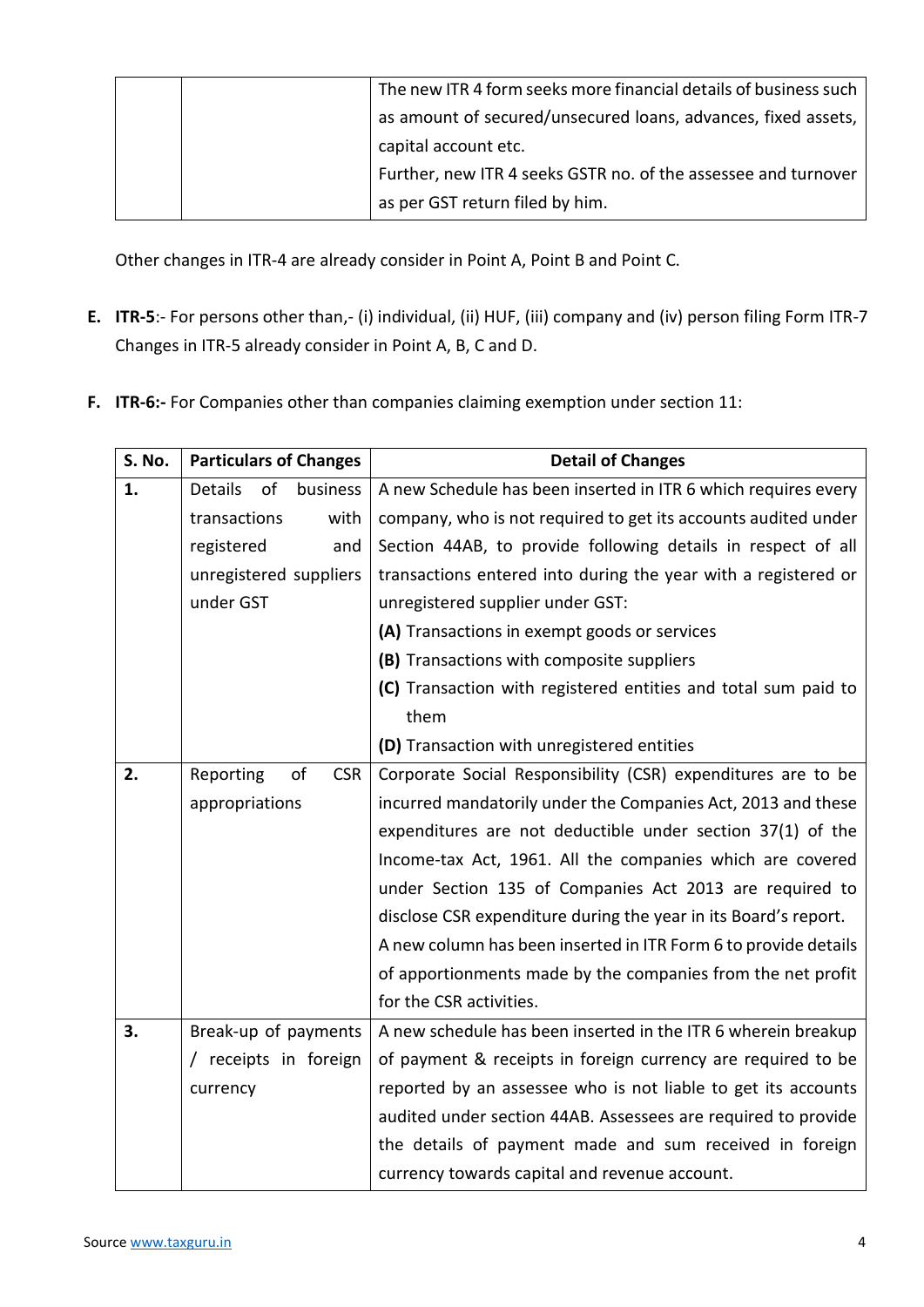| 4. | Ownership        | The new ITR 6 requires every unlisted company to provide                            |
|----|------------------|-------------------------------------------------------------------------------------|
|    |                  | information in case of details of all beneficial owners who are holding 10% or more |
|    | unlisted company | voting power (directly or indirectly) at any time during the year                   |
|    |                  | 2017-18. These companies are required to provide the name,                          |
|    |                  | address, percentage of shares held and PAN of the beneficial                        |
|    |                  | owners.                                                                             |

Other changes in ITR-6 are already consider in Point A, B, C, D and Point E.

**G. ITR-7:-** For persons including companies required to furnish return under sections 139(4A) or 139(4B) or 139(4C) or 139(4D) or 139(4E) or 139(4F):

| S. No. | <b>Particulars of Changes</b> | <b>Detail of Changes</b>                                                   |
|--------|-------------------------------|----------------------------------------------------------------------------|
| 1.     | Information related to        | Charitable or religious trusts filing income-tax return for the            |
|        | trust                         | Assessment Year 2018-19 in Form ITR 7 shall be required to                 |
|        |                               | disclose following additional information:                                 |
|        |                               | (A) Aggregate annual receipts of the projects / institutions run           |
|        |                               | by the trust. However, the table asking details about the                  |
|        |                               | name and annual receipts of institutes covered under                       |
|        |                               | Sections 10(23C)(iiiab), (iiiac), (iiiad) and (iiiae) has been<br>removed. |
|        |                               |                                                                            |
|        |                               | (B) Date of registration or approval granted to the trust                  |
|        |                               | (C) Amount utilized during the year for the stated objects out of          |
|        |                               | surplus sum accumulated during an earlier year.                            |
| 2.     | Details<br>of<br>fresh        | Section 12A provides for conditions to be satisfied by a                   |
|        | registration<br>upon          | charitable institution for availing of exemption under sections            |
|        | change of objects             | 11 and 12. A new clause (ab) has been inserted in Section 12A(1)           |
|        |                               | with effect from Assessment Year 2018-19 to provide that                   |
|        |                               | where a charitable institution has been granted registration               |
|        |                               | and, subsequently, it has adopted or undertaken modification               |
|        |                               | of the objects which do not conform to the conditions of                   |
|        |                               | registration, it shall be required to take fresh registration.             |
|        |                               | Consequential changes have been made in the Form ITR 7. A                  |
|        |                               | trust will be required to furnish the following details if there is        |
|        |                               | any change in its stated objects:                                          |
|        |                               | (A) Date of change in objects                                              |
|        |                               | (B) Whether application for fresh registration has been made               |
|        |                               | within stipulated time period?                                             |
|        |                               | (C) Whether fresh registration has been granted?                           |
|        |                               | (D) Date of such fresh registration.                                       |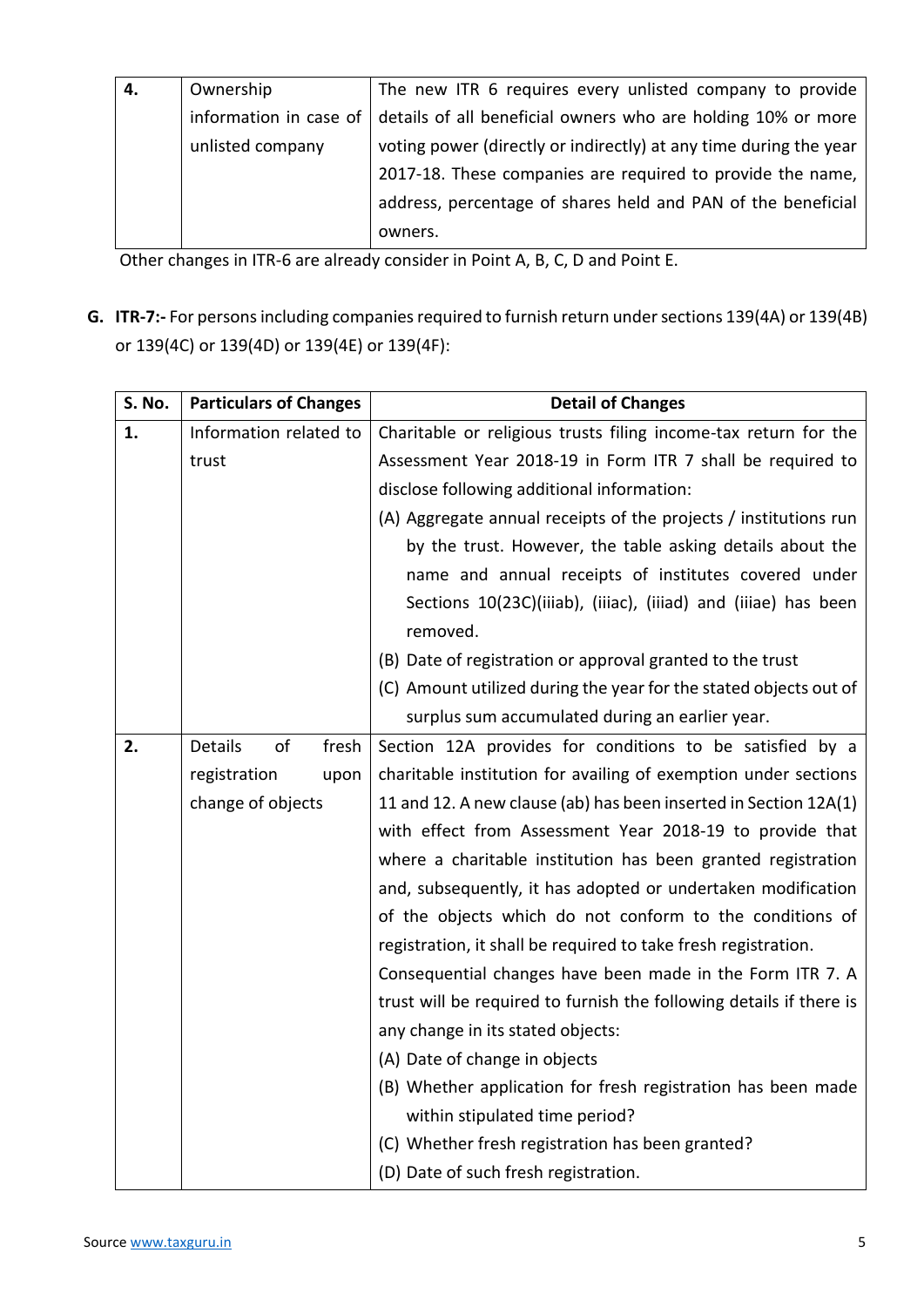| 3. | Taxability of Dividend     | Section 115BBDA provides for levy of additional tax on dividend     |
|----|----------------------------|---------------------------------------------------------------------|
|    | in excess of Rs. 10        | income received from domestic companies, if it exceeds Rs. 10       |
|    | lakhs                      | lakhs in aggregate. When this section was introduced by the         |
|    |                            | Finance Act, 2016, this additional tax was levied only on resident  |
|    |                            | Individual, HUF and Firms. The scope of this section was            |
|    |                            | extended by the Finance Act, 2017 by levying the additional tax     |
|    |                            | on all resident taxpayers except a domestic company, funds or       |
|    |                            | instructions as referred to in Section 10(23C) and a trust          |
|    |                            | registered under Section 12A or 12AA.                               |
|    |                            | The changes made by the Finance Act, 2017 are applicable from       |
|    |                            | the Assessment Year 2018-19. Accordingly, necessary changes         |
|    |                            | have been incorporated in Form ITR 7 which is applicable for        |
|    |                            | Assessment Year 2018-19. All dividends in excess of Rs. 10 lakhs    |
|    |                            | which are taxable under Section 115BBDA shall be disclosed in       |
|    |                            | the Schedule OS (Income from other sources) and Schedule SI         |
|    |                            | (Income chargeable to tax at special rate).                         |
| 4. | deduction<br>for<br>No     | Up to Assessment Year 2017-18, a donation made by a                 |
|    | donations<br>corpus        | registered trust to another registered trust constituted            |
|    | made<br>other<br>to        | application of income notwithstanding that the donation was         |
|    | institutions.              | made with a specific direction that it shall form part of the       |
|    |                            | corpus of the donee.                                                |
|    |                            | The Finance Act, 2017 has inserted a new Explanation 2 with         |
|    |                            | effect from Assessment Year 2018-19 to effect that any              |
|    |                            | donation to another charitable institution registered under         |
|    |                            | section 12AA with a specific direction that it shall form part of   |
|    |                            | the corpus of the donee, shall not be treated as application of     |
|    |                            | income for charitable or religious purposes.                        |
|    |                            | The consequential changes have been made in form ITR 7. In          |
|    |                            | Schedule TI(Statement of Income) all the corpus donations           |
|    |                            | made by a trust to another registered trust shall be added back     |
|    |                            | to the taxable income of the donor trust.                           |
| 5. | Political<br>Parties<br>to | Registered political parties are exempt from income-tax by          |
|    | if<br>confirm<br>cash      | virtue of section 13A of Income-tax Act. Earlier there was no       |
|    | donations are received     | restriction on the political parties to receive the cash donations. |
|    |                            | However, with effect from assessment year 2018-19, Section          |
|    |                            | 13A puts a restriction on political parties against receiving the   |
|    |                            | cash donations in excess of Rs. 2,000. A political party will lose  |
|    |                            | its tax exemption if donation exceeding Rs. 2,000 is received       |
|    |                            | other than by an account payee cheque or draft or ECS or            |
|    |                            | electoral bonds.                                                    |